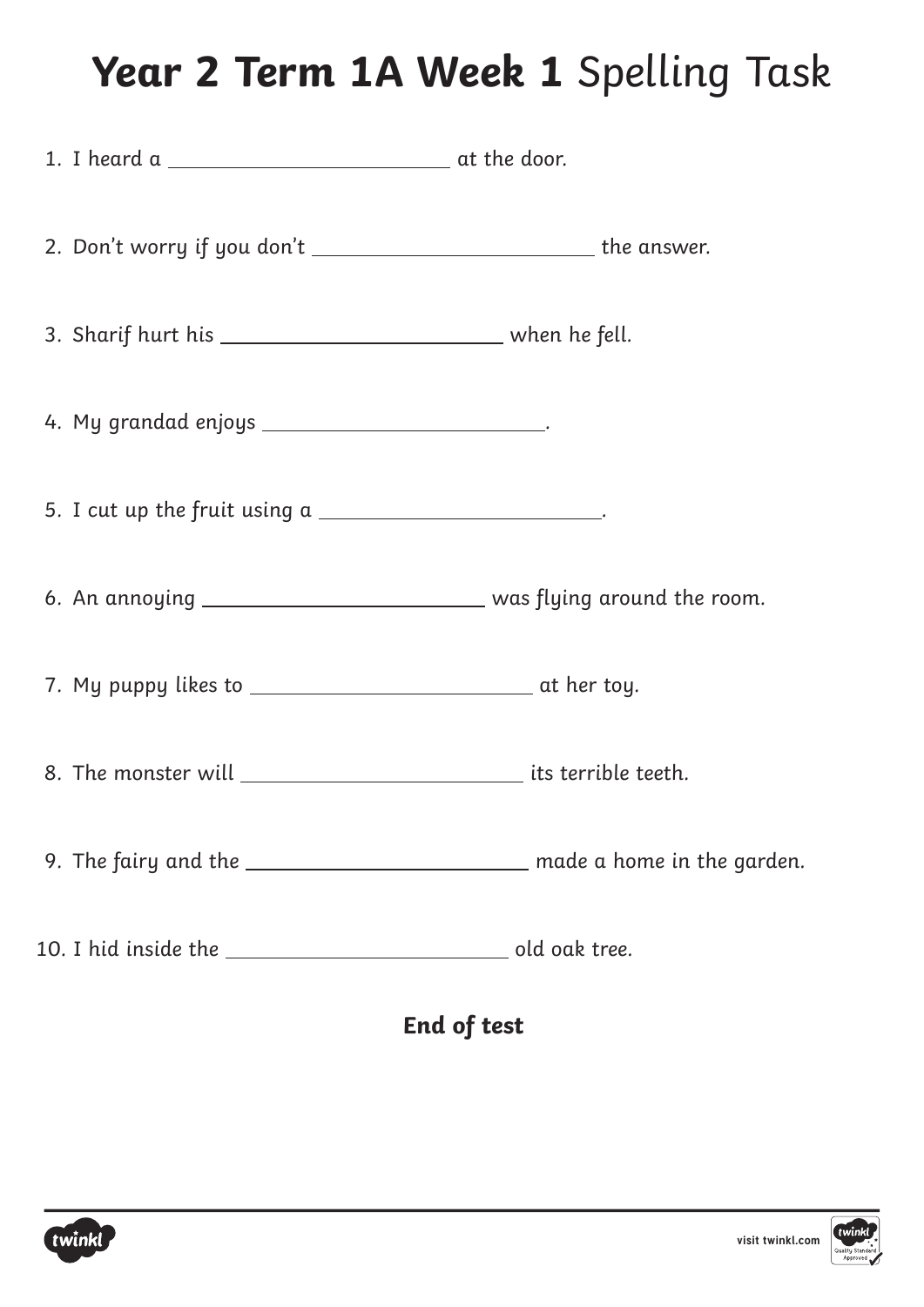### **Year 2 Term 1A Week 2** Spelling Task

|                    |                                                               | 4. We had to turn back because we went the ________________________________ way. |  |  |
|--------------------|---------------------------------------------------------------|----------------------------------------------------------------------------------|--|--|
|                    |                                                               | 5. I _______________________________ my scarf around my neck in winter.          |  |  |
|                    |                                                               | 6. Mia wore a shiny new watch on her ___________________________.                |  |  |
|                    | 7. The deep sea divers visited the _________________________. |                                                                                  |  |  |
|                    |                                                               | 8. I pretend to _______________________________ with my friends for fun.         |  |  |
|                    |                                                               |                                                                                  |  |  |
|                    |                                                               | 10. The tiny brown ________________________________ perched on the garden fence. |  |  |
| <b>End of test</b> |                                                               |                                                                                  |  |  |

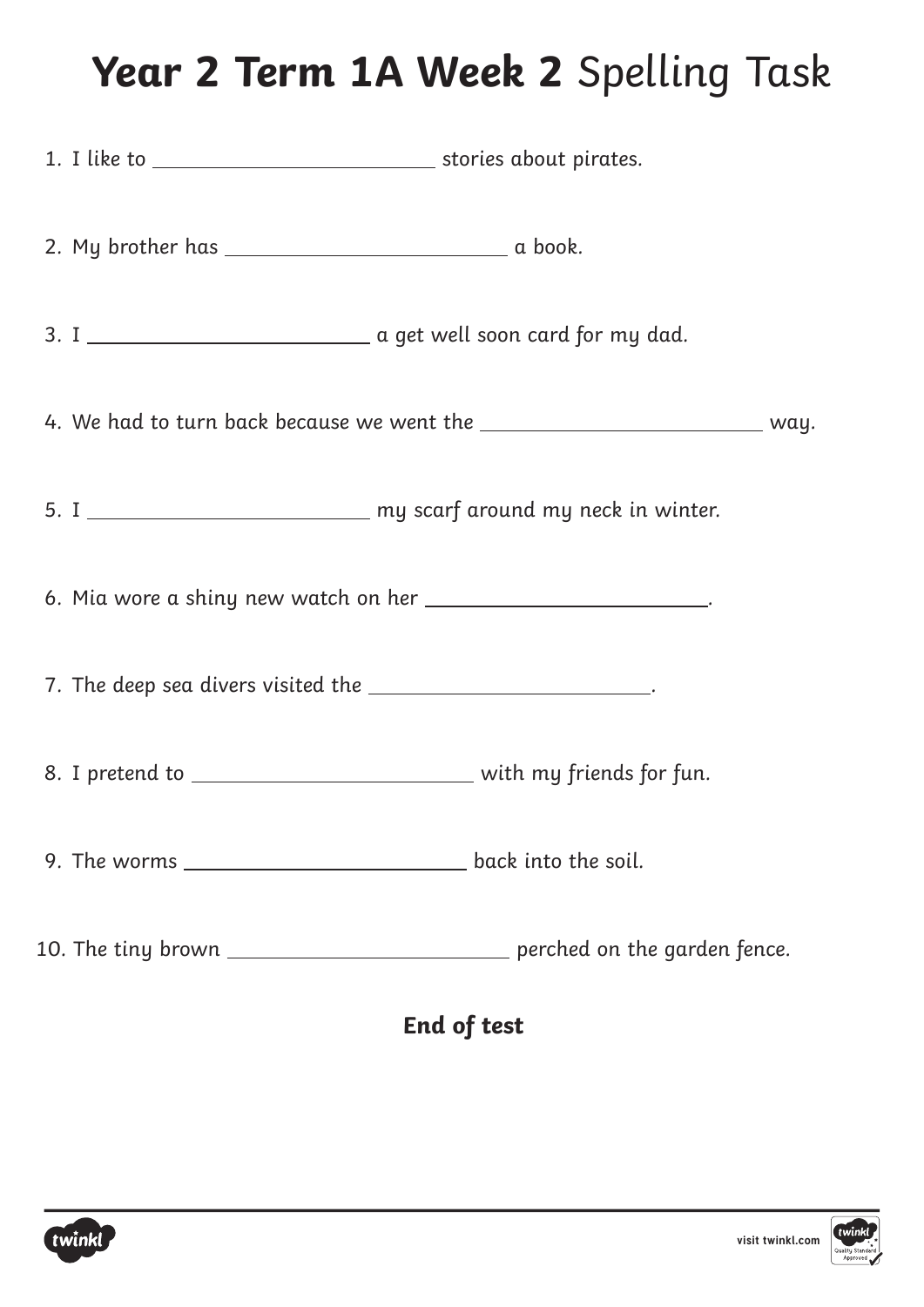# **Year 2 Term 1A Week 3** Spelling Task

| 1. The best part of Sports Day was the egg and spoon __________________________. |  |  |  |  |
|----------------------------------------------------------------------------------|--|--|--|--|
| 2. I like _________________________________ in my lemonade.                      |  |  |  |  |
| 3. The queen's guards put the wizard in a __________________________.            |  |  |  |  |
|                                                                                  |  |  |  |  |
|                                                                                  |  |  |  |  |
| 6. Simon was so happy to see his mum's smiling __________________________.       |  |  |  |  |
| 7. Valentina was the first woman to go to _________________________.             |  |  |  |  |
| 8. My godmother bought me a shiny red _________________________.                 |  |  |  |  |
| 9. A _________________________________ has one curved side.                      |  |  |  |  |
|                                                                                  |  |  |  |  |
| End of test                                                                      |  |  |  |  |

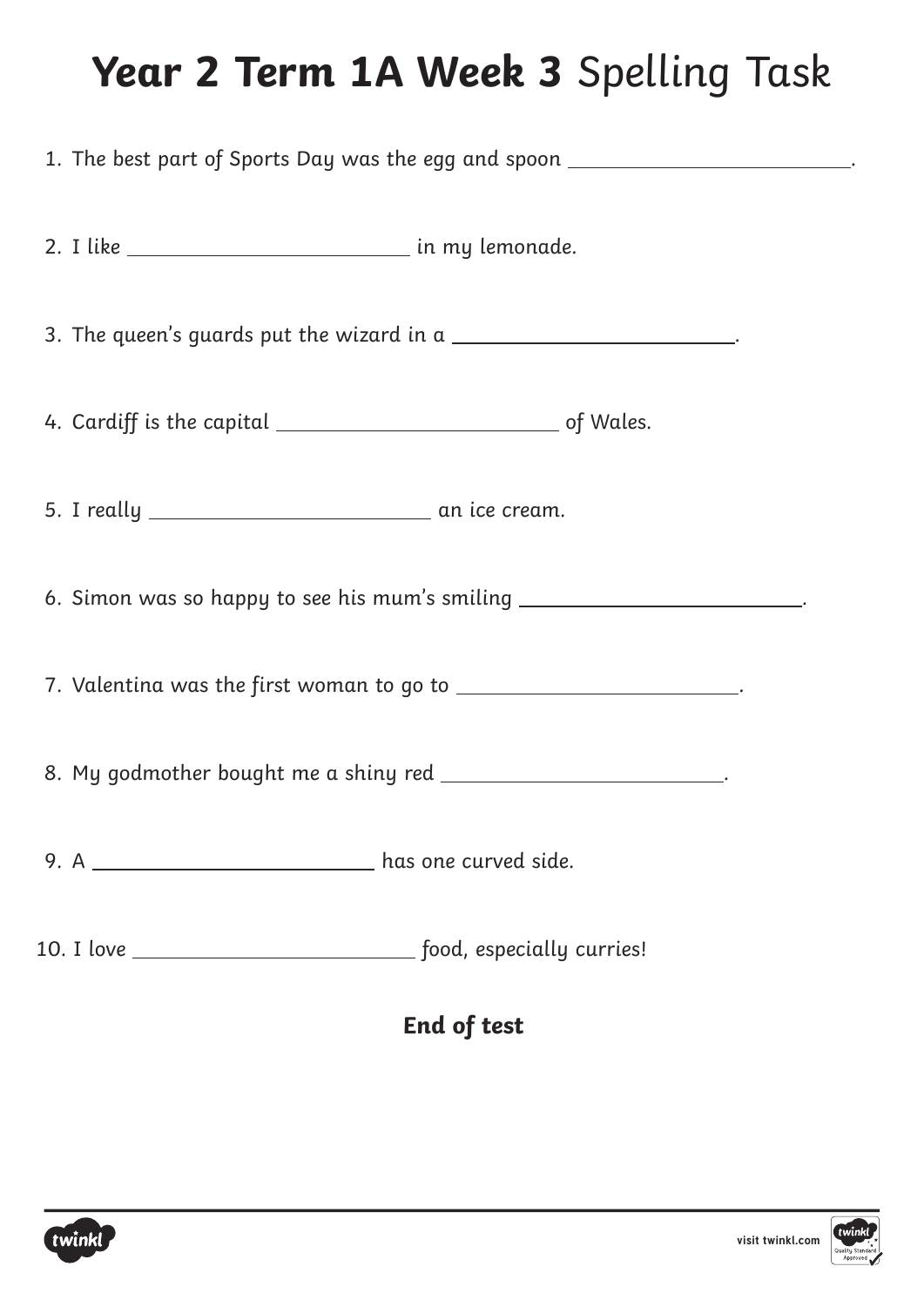# **Year 2 Term 1A Week 4** Spelling Task

| 3. A grumpy troll lived under the ____________________________.   |                                                                                |
|-------------------------------------------------------------------|--------------------------------------------------------------------------------|
|                                                                   | 4. I ________________________________ to avoid my friends when playing tag.    |
| 5. I don't like chocolate _________________________________ cake. |                                                                                |
|                                                                   | 6. When I'm your _____________________________, can I go to the fair?          |
|                                                                   | 7. For my birthday, I will have a _______________________________ party.       |
|                                                                   | 8. The children ________________________________their clothes before doing PE. |
|                                                                   | 9. I reminded my auntie to __________________________ her phone.               |
| 10. Vic drove her van around the ________________________.        |                                                                                |
|                                                                   |                                                                                |

**End of test**

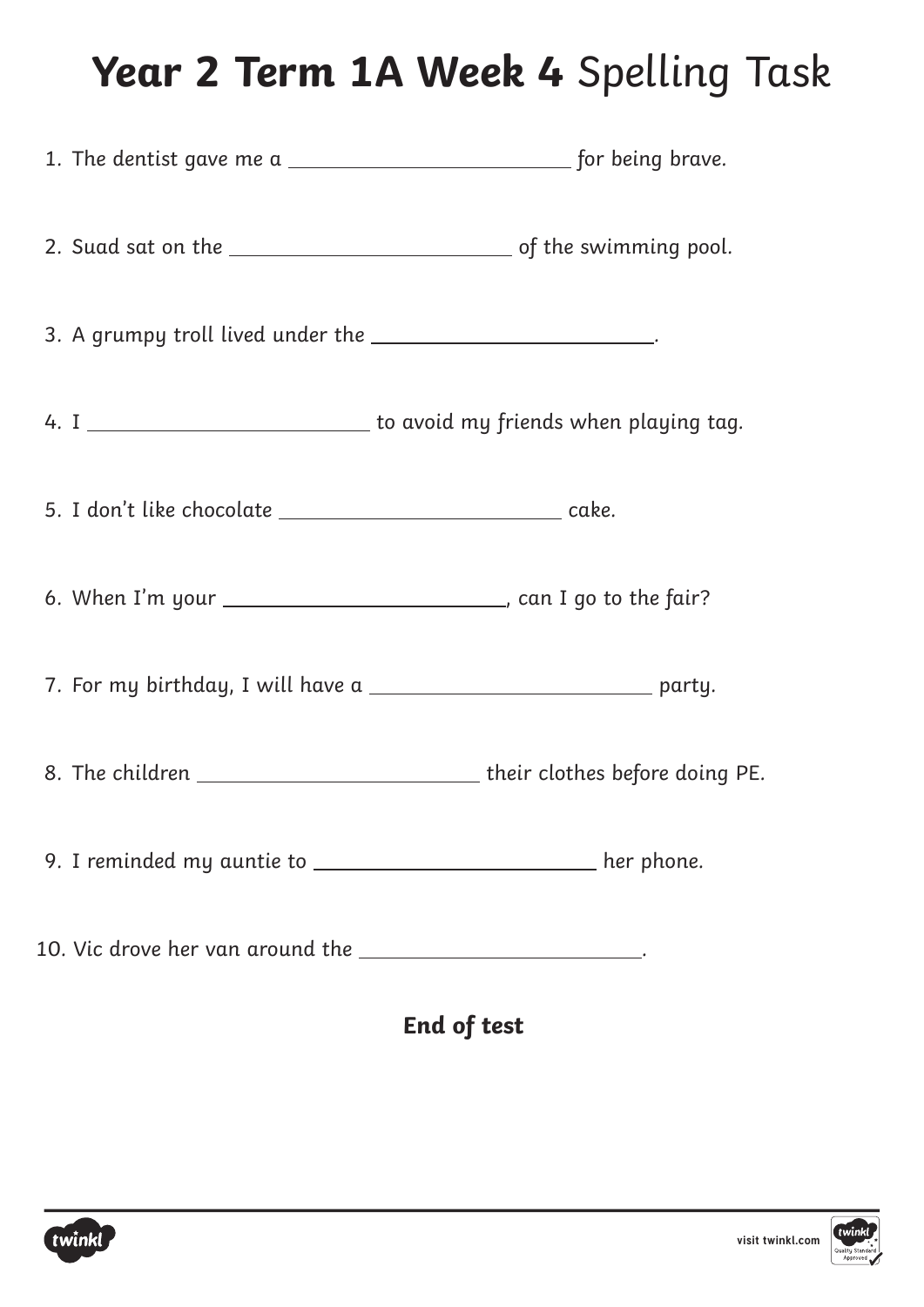### **Year 2 Term 1A Week 5** Spelling Task

| 1. The crown was decorated with a ruby and a blue _________________________. |                                                                  |                                                                          |  |  |  |
|------------------------------------------------------------------------------|------------------------------------------------------------------|--------------------------------------------------------------------------|--|--|--|
|                                                                              |                                                                  |                                                                          |  |  |  |
|                                                                              |                                                                  |                                                                          |  |  |  |
|                                                                              |                                                                  |                                                                          |  |  |  |
|                                                                              | 5. Turn the lights off to save _________________________.        |                                                                          |  |  |  |
|                                                                              | 6. The builder wore a bright yellow __________________________.  |                                                                          |  |  |  |
|                                                                              | 7. Sam gave his teacher a jar of _________________________.      |                                                                          |  |  |  |
|                                                                              | 8. We go for a ________________________________ to keep healthy. |                                                                          |  |  |  |
|                                                                              |                                                                  |                                                                          |  |  |  |
|                                                                              |                                                                  | 10. I ________________________________ my costume before going on stage. |  |  |  |
|                                                                              | <b>End of test</b>                                               |                                                                          |  |  |  |